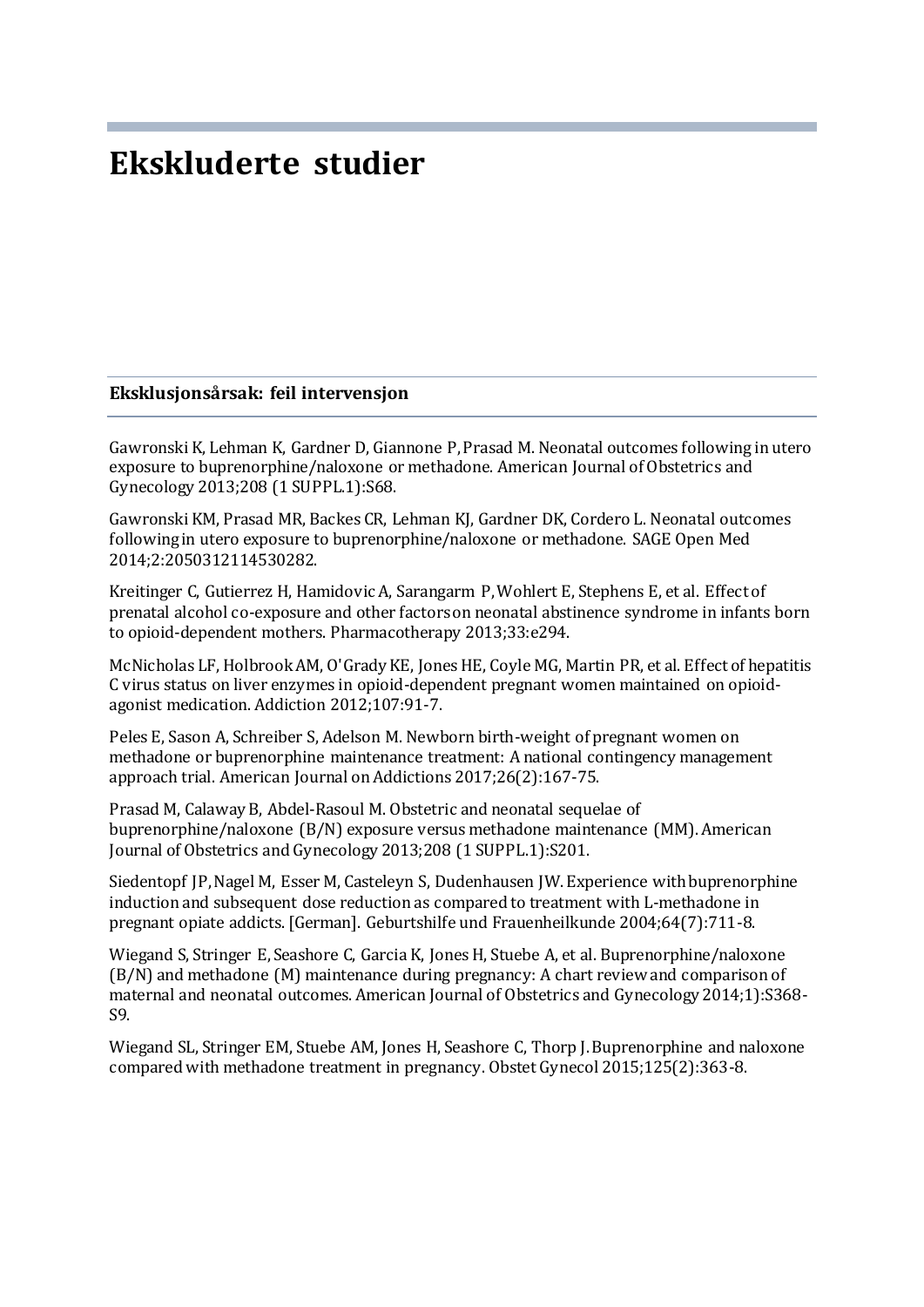### **Eksklusjonsårsak: feil sammenlikning**

Bauer RL, Kennedy MLH. Evaluation of neonatal and maternal outcomes after gestational exposure to buprenorphine vs. buprenorphine/naloxone combination products. Journal of Pharmacy Practice 2016;29 (3):280.

Jumah NA, Edwards C, Balfour-Boehm J, Loewen K, Dooley J, Gerber Finn L, et al. Observational study of the safety of buprenorphine+naloxone in pregnancy in a rural and remote population. BMJ Open 2016;6(10):e011774.

Konijnenberg C, Jondalen NM, Husby MF, Melinder A. ERP correlates of cognitive control in children prenatally exposed to methadone or buprenorphine. Developmental Neuropsychology 2018:1-14.

Konijnenberg C, Melinder A. Executive function in preschool children prenatally exposed to methadone or buprenorphine. Child Neuropsychology 2015;21(5):570-85.

Miller C, Grynspan D, Gaudet L, Ferretti E, Lawrence S, Moretti F, et al. Maternal and neonatal characteristics of a Canadian urban cohort receiving treatment for opioid use disorder during pregnancy. Journal of Developmental Origins of Health and Disease 2018:1-6.

Rohrmeister K, Bernert G, Langer M, Fischer G, Weninger M, Pollak A. [Opiate addiction in gravidity - consequences for the newborn. Results of an interdisciplinary treatment concept]. Z Geburtshilfe Neonatol 2001;205(6):224-30.

Sarfi M, Smith L, Waal H, Sundet JM. Risks and realities: dyadic interaction between 6-month-old infants and their mothers in opioid maintenance treatment. Infant Behavior & Development 2011;34(4):578-89.

### **Eksklusjonsårsak: feil studiedesign**

Buprenorphine produces less withdrawal in babies than methadone. Alcoholism & Drug Abuse Weekly 2010;22(47):1-3.

Auriacombe M, AfflelouS, Lavignasse P, Lafitte C, Roux D, Daulouede JP, et al. [Pregnancy, abortion and delivery in a cohort of heroin dependent patients treated with drug substitution (methadone and buprenorphine) in Aquitaine]. Presse Med 1999;28(4):177.

Auriacombe M, Fatseas M, Dubernet J, Daulouede JP, Tignol J. French field experience with buprenorphine. American Journal on Addictions 2004;13:S17-28.

Bandstra ES. Maternal Opioid Treatment: Human Experimental Research (MOTHER) Study: maternal, fetal and neonatal outcomes from secondary analyses. Addiction 2012;107:1-4.

Blandthorn J, Forster DA, Love V. Neonatal and maternal outcomes following maternal use of buprenorphine or methadone during pregnancy: findings of a retrospective audit. Women Birth 2011;24(1):32-9.

Brar B, Jackson D, Nat M, Patil P, Iriye B, Planinic P. Antenatal interventions based upon fetal surveillance of the daily opioid exposed fetus: A descriptive analysis. Journal of Maternal-Fetal & Neonatal Medicine 2018:1-11.

Brogly SB, Saia K, Hernandez-Diaz S, Werler M, Sebastiani P. The comparative safety of buprenorphine versus methadone in pregnancy-What about confounding? Addiction 2016;111(12):2130-1.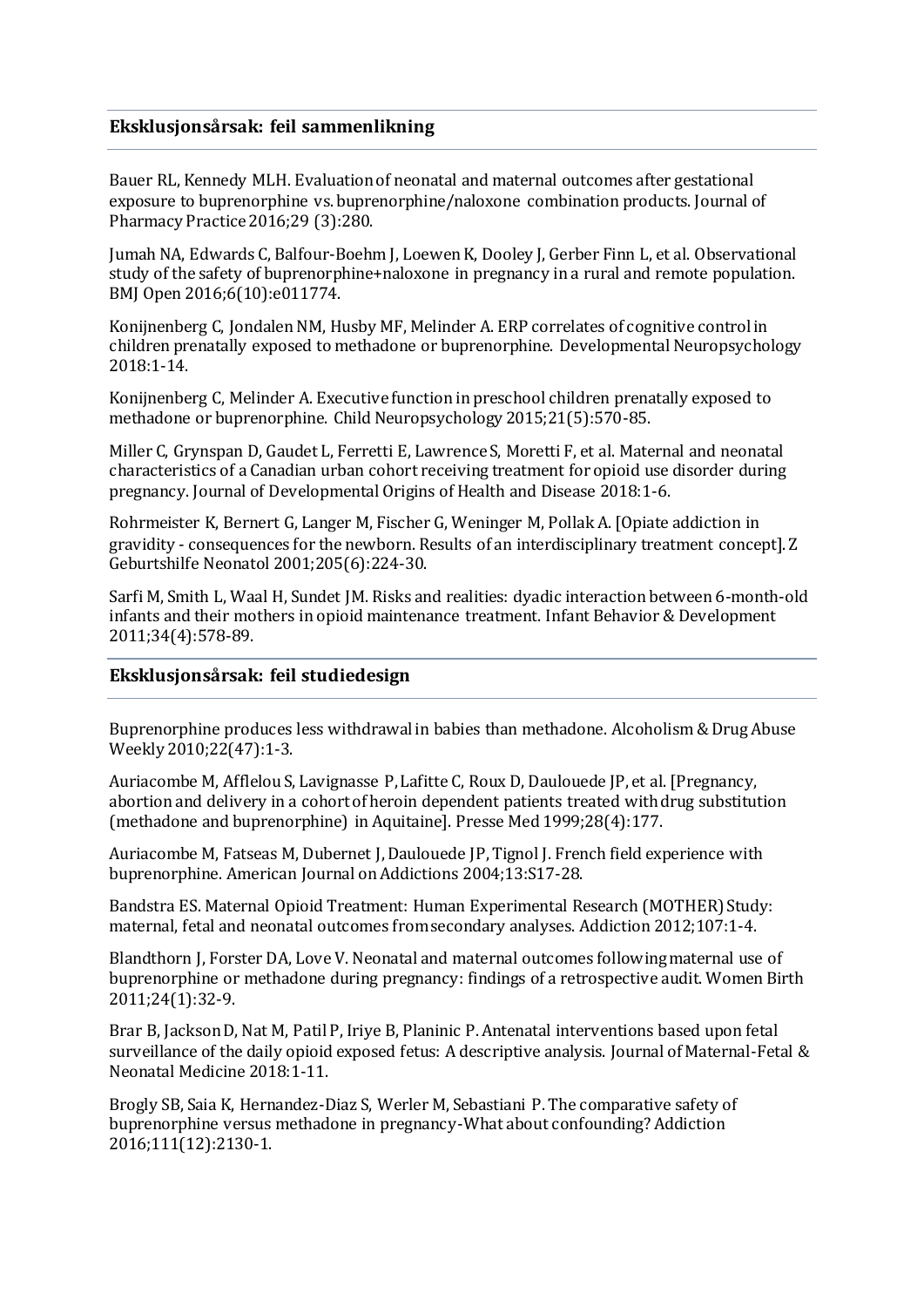Fischer G, Eder H, Jagsch R, Lennkh C, Habeler A, Aschauer H, et al. Maintenance therapy with synthetic opioids within a multidisciplinary program - A stabilizing necessity for pregnant opioid dependent women. Archives of Women's Mental Health 1998;1(3):109-16.

Fischer G, Eder H, Peternell A, Windhaber J. Quality of life in pregnant substance dependent women undergoing opioid maintenance therapy. [German]. Nervenheilkunde 2000;19(4):205- 11.

Jimenez PW. Treatment impact and neurobehavioral effects of neonates with intrauterine exposure to buprenorphine versus methadone. Dissertation Abstracts International: Section B: The Sciences and Engineering 2018;79(9):No Pagination Specified.

John CS, Savitsky LM, Fowler J, Caughey AB. A cost effectiveness analysis of Buprenorphine vs. Methadone for maintenance of opioid addiction during pregnancy. American Journal of Obstetrics and Gynecology 2017;216:S449.

Lund IO, Fischer G, Welle-Strand GK, O'Grady KE, Debelak K, Morrone WR, et al. A Comparison of Buprenorphine + Naloxone to Buprenorphine and Methadone in the Treatment of Opioid Dependence during Pregnancy: Maternal and Neonatal Outcomes. Substance Abuse 2013;7:61- 74.

Pritham UA, Troese M, Stetson A. Methadone and buprenorphine treatment during pregnancy: what are the effects on infants? Nursing for Women's Health 2007;11(6):558-67.

Savage C. Buprenorphine and methadone treatment during the perinatal period. Journal of Addictions Nursing (Taylor & Francis Ltd) 2008;19(2):105-7.

Winhusen T, Wilder C, Wexelblatt SL, Theobald J, Hall ES, Lewis D, et al. Design considerations for point-of-care clinical trials comparing methadone and buprenorphine treatment for opioid dependence in pregnancy and for neonatal abstinence syndrome. Contemporary Clinical Trials 2014;39(1):158-65.

## **Eksklusjonsårsak: utilstrekkelig informasjon**

Christmas D, Rae C, Wright IM, Abdel-Latif ME, Clews S, Falconer, et al. Mr spectroscopic changes in infants exposed to prenatal opioids: A pilot study. Journal of Paediatrics and Child Health 2015;1:78.

Fowler J, Emerson J, Allen A, Dilley S, Gideonse N, Rieckmann T, et al. Buprenorphine vs methadone for maintenance of opioid addiction during pregnancy: A cost-effectiveness analysis. American Journal of Obstetrics and Gynecology 2013;208:S65-S6.

Krudy C, Alvarado F, Thomas M, Stark S, Ng M, O'Tierney-Ginn P, et al. Effect of opioid maintenance therapy on placental efficiency. American Journal of Obstetrics and Gynecology 2018;218 (1 Supplement 1):S370.

Ly V, Persad MD, Herrera K, Garry D, Garretto D. Does buprenorphine decrease the risk of neonatal abstinence syndrome in mothers with opioid use disorder? Obstetrics and Gynecology 2018;131 (Supplement 1):159S.

Obrien SE, Geng D, Saia K, Shresthra H, Wachman EM. Maternal opioid agonist therapy and risk of congenital heart disease in the fetus. Cardiology in the Young 2017;27:S15.

Salari K, Romero V, Ehrenberg-Buchner S, Housey M, Vahratian A, Mozurkewich E. A comparison of neonatal outcomes in opioid dependent mothers with a history of substance abuse versus chronic pain. American Journal of Obstetrics and Gynecology 2012;1:S90.